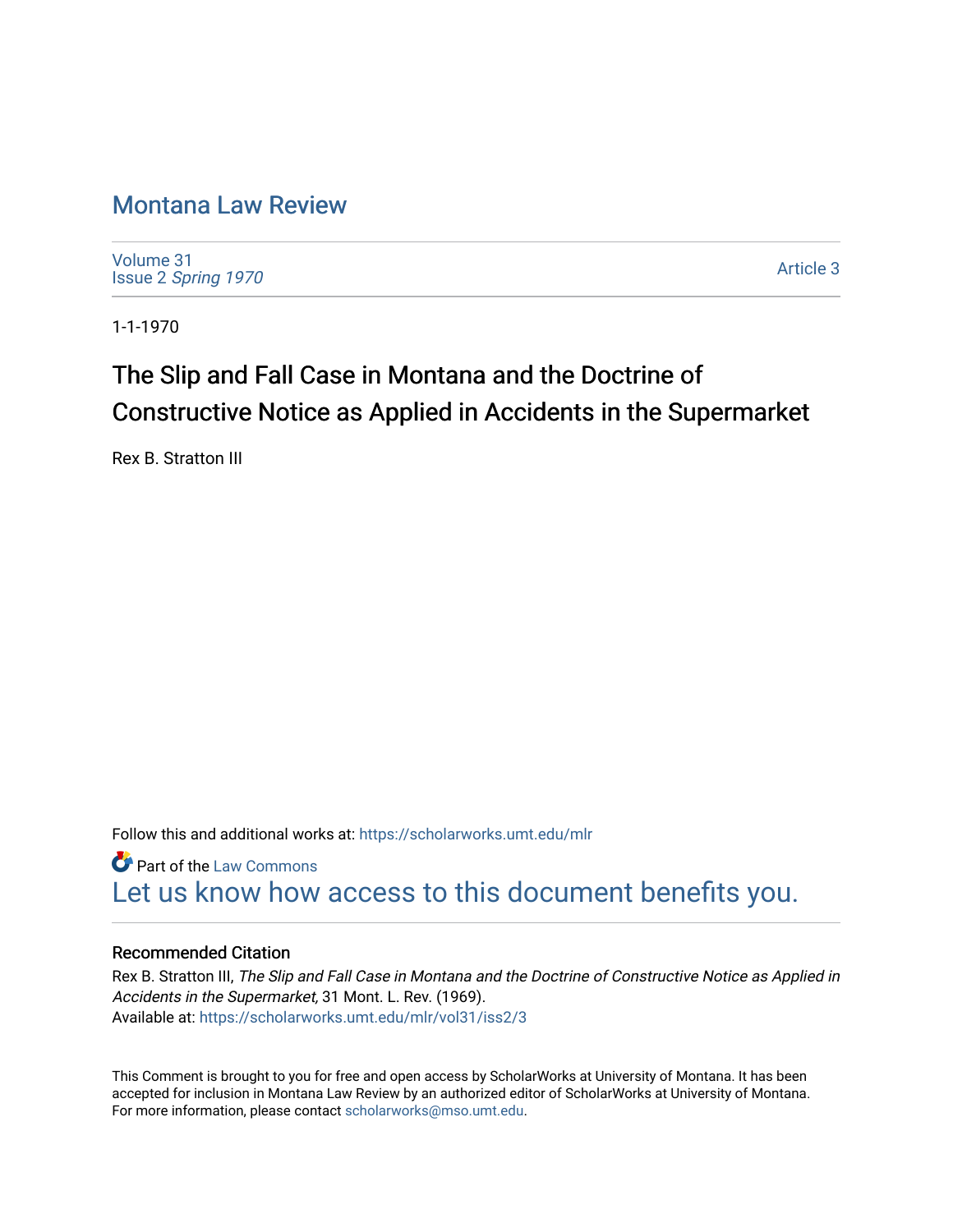## THE SLIP AND<sup>tton</sup>iathe Slip and Fall Case in Montan**a and The DOCTRINE OF CONSTRUCTIVE NOTICE AS APPLIED IN ACCIDENTS IN THE SUPERMARKET**

*THE SCOPE OF SLIP AND FALL LIABILITY IN THE SUPERMARKET*

The character of modern supermarkets, their method of self-service selection, the nature of the products they sell, and the manner in which those products are displayed has created a unique dilemma in the law circumscribing landowner liability. For example, to merely show that the plaintiff has suffered a slip and fall does not prove that the defendant was negligent. To prevail, the plaintiff must demonstrate that the defendant failed in his duty to keep the store premises in a reasonably safe condition.

In some cases, the plaintiff can prove by direct evidence that the defendant supermarket was actively negligent or had actual notice of the hazard causing the accident. Often, however, the conduct of another patron is an intervening cause of the hazard, and the defendant supermarket is liable only if it is chargeable with constructive notice of the hazard.'

To provide evidence sufficient for a court or jury to charge the defendant with constructive notice, the plaintiff must rely primarily on circumstantial evidence.<sup>2</sup> But the greatest difficulty for the plaintiff, especially in a jurisdiction like Montana, $3$  is a specific requirement by the courts that he show how long the hazard was present.

To avoid the difficulty of coming forward with sufficient circumstantial evidence to construct a prima facie case, plaintiff's counsel have attempted to interject into the liability formula doctrines of *res ipsa loquitur* and strict liability. These overtures have been rejected by the courts.4 Nonetheless, in this orbit of supermarket slip and fall cases, traditional tort principles have been challenged and changed in a few

22 HARPER & JAMES, THE LAW OF TORTS, § 19.4, at **1072 (1956)** [hereinafter cited as HARPER **&** JAMES], which reads:

3Rossberg v. Montgomery Ward & Co., 110 Mont. 154, 162, 99 P.2d 979, 981 (1940). *'See, e.g.,* Jones v. Jarvis, 437 S.W.2d 189, 190 (Ky. 1969).

This is the majority rule and is applied in all jurisdictions. See Annot., Liability<br>of Proprietor of Store, Office, or Similar Business for Injury from Fall Due to<br>Presence of Litter or Debris on Floor, 61 A.L.R. 2d 6 (19 61 A.L.R.2d].

While circumstantial proof may afford an inference of negligence, though equivocal in the sense described in the last paragraph [equivocal to the specific acts of negligence], yet it must cover *all* of the necessary elements of negligence to make out a prima facie case on that issue. Failure at this point is a common shortcoming, which often springs from a lack of careful attention to common shortcoming, which often springs from a lack of careful attention to the substantive requirements of negligence. In a great many types of cases there is a two-fold aspect of these requirements which is sometimes los of in proof.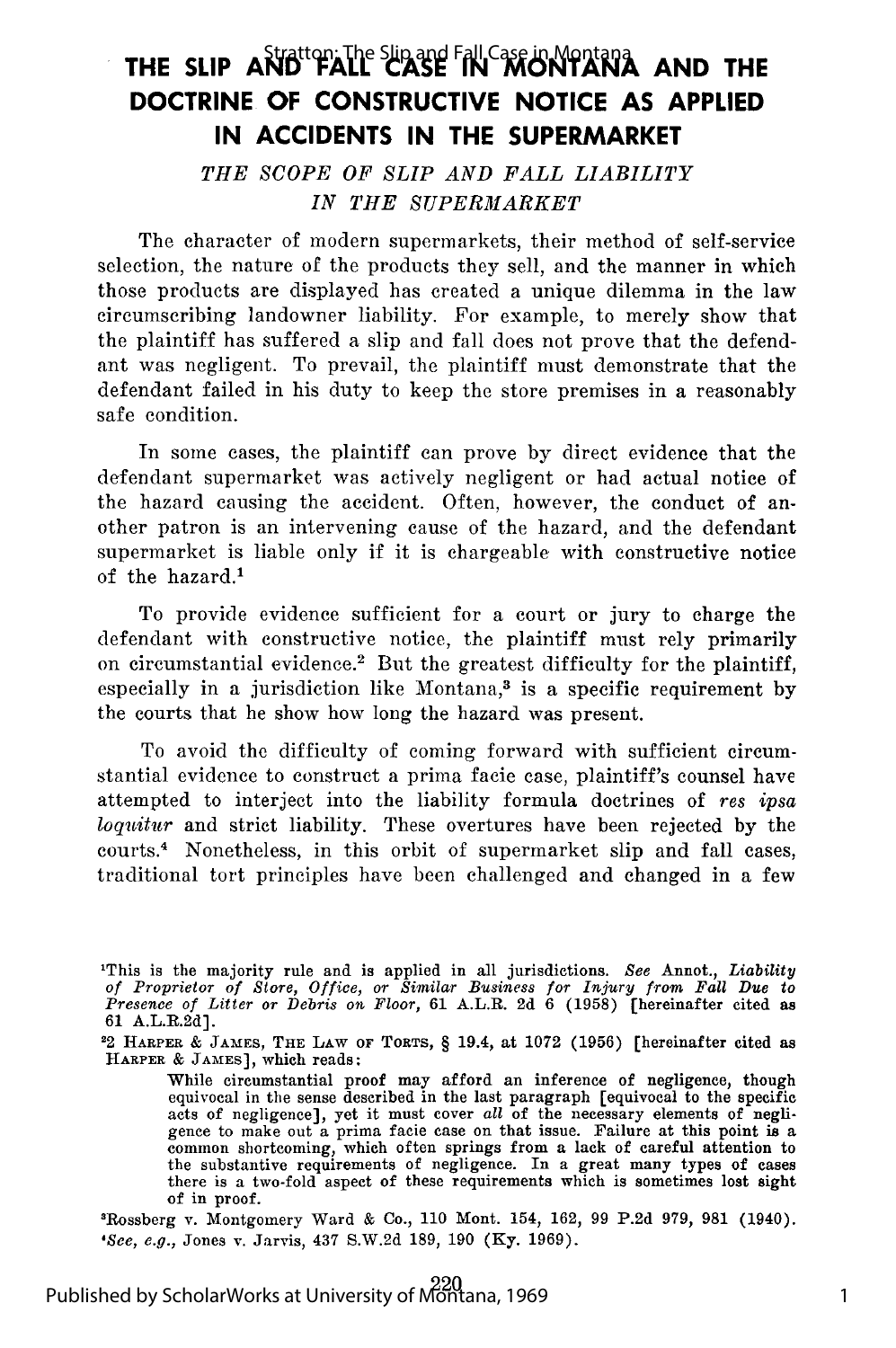jurisdictions. Plaintiff's attorneys have convinced the courts that certain areas of the supermarket, primarily the vegetable stand, are more hazardous, and the proprietor of the supermarket should be held to higher standards of care.<sup>5</sup>

The purpose of this comment is to discuss the traditional concepts of landowner liability as they have been applied in Montana, to illustrate current changes in the law created by the supermarket slip and fall decisions recently handed down by other jurisdictions, $\mathfrak{g}$  and to discuss their validity.

#### *THE PRINCIPLES OF LAW APPLICABLE TO ALL OWNERS AND OCCUPIERS OF LAND*

Slip and fall cases are governed by the rules of law which define the duties and liabilities of landowners to those persons who are business invitees.<sup>7</sup> Landowner duties and liabilities are expressed separately. The landowner owes a duty to invitees to "exercise ordinary care to see that the portions of the premises which the invitee may be expected to use are reasonably safe."<sup>8</sup> If the hazards are obvious to the invitee or if the landowner gives warnings to the invitee of the presence of the danger, the landowner has discharged his duty and he is absolved from liability.9

On the other hand, the landowner is liable for a dangerous condition on the premises if-but only if-it is established that: 1) the condition was one created by or under the authority of the proprietor, or one in connection with which the proprietor is shown to have participated; 2) the proprietor had actual notice of the conditions; 3) the condition existed for such a period of time that in the exercise of ordinary care the proprietor should have known of it and taken reasonable steps to correct it.<sup>10</sup>

Terminology is material to understanding the analysis of the legal principles of landowner liability as they are applied specifically to slip and fall accidents in the supermarket. The proprietor of a supermarket

1940). https://scholarworks.umt.edu/mlr/vol31/iss2/3

Wollerman v. Grand Union Stores, Inc., 47 N.J. 426, 221 A.2d 513 (1966). Other cases are discussed under the subheading STRICTER VIGILANCE IN THE SUPER MARKET AND THE DOCTRINE OF WOLLERMAN v. GRAND UNION STORES *INC., infra.*<br>"Rain water in the supermarket is one sphere of new development which is beyond

the scope of this comment. However, it should be pointed out that this is an area of tort law which is moving toward strict liability for slip and fall accidents. *See 5* WILLAMETTE L. J. 353 (1969); 18 DRAKE L. REV. 136 (1968).

*See* 61 ,A.L.R. 2d §§ **1-3** at **11-18.**

*<sup>&#</sup>x27;Id. §* 2 at **13.** ORESTATE3MENT (SEcoND) **OF** TORTS § 343 (b) at 215 (1965). *See also Id. §* 343, com- hiht *a* at 216. Montana expressly recognized the proposition that the landowner discharges his duty if he warns the invitee of the danger in Regedahl v. Safeway Stores, Inc., .149 Mont. 229, 233, 425 P.2d 335, 337 (1967). *See, e.g.,* O'Dell v. Cook's Market, Inc., 432 S.W.2d 382, 385 (Mo. 1968).  $(2501, 2001, 2001, 2001, 2001, 2001, 2001, 2001, 2001, 2001, 2001, 2001, 2001, 2001, 2001, 2001, 2001, 2001, 2001, 2001, 2001, 2001, 2001, 2001, 2001, 2001, 2001, 2001, 2001,$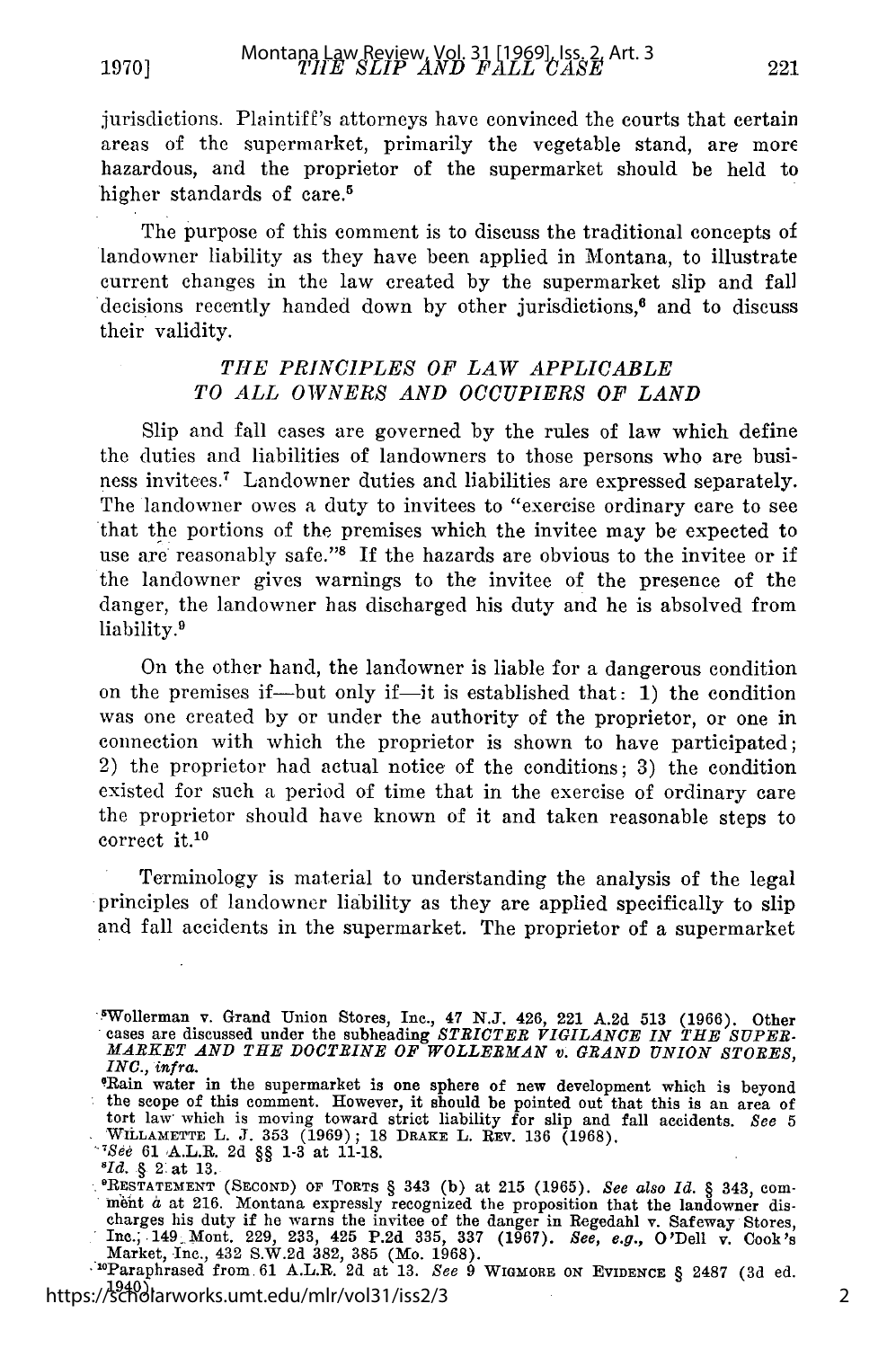3

is *actively* negligent when he or someone under his control has participated in the creation of the dangerous condition. If the dangerous condition was created by someone other than the proprietor, the proprietor will be negligent if he has *actual notice* of the hazard and has failed to correct the condition promptly: a failure to render his business premises safe is *passive negligence.* If the hazard has remained uncorrected for a sufficiently long period of time, even though the proprietor neither created the hazard nor had actual notice of the hazard, he is deemed to have *constructive notice* of the hazard. His negligence in this instance is predicated upon his failure to discover the hazard within a reasonable period of time; it is a second form of *passive negligence.*

#### *THE LAW IN MONTANA-A DICHOTOMY IN THE CHAIN OF PRECEDENT*

The Montana Supreme Court has decided few cases in which the liability of the landowner for slip and fall accidents has been discussed. There are no Montana cases in which the Court has been confronted with a slip and fall accident inside a supermarket.<sup>11</sup> Several decisions have analyzed slip and fall accidents which have occurred in circumstances sufficiently analogous to conditions inuring to accidents in supermarkets and from which applicable legal rules may be distilled.<sup>12</sup>

The case law of Montana acknowledges two discernible chains of precedent applicable to landowner liability: in one chain of precedent, the Court's conclusions turn on the presence or absence of active negligence or actual notice;<sup>13</sup> in the other chain of precedent,<sup>14</sup> the Court's

<sup>14</sup>Matson v. Northern Hotel, Inc., 152 Mont. 103, 446 P.2d 913 (1969); Clark v. Worrall *supra* note 13; Rossberg v. Montgomery Ward & Co., *supra* note 3; McEnaney v. City of Butte, 43 Mont. 526, 117 P. 893 (1911). *See* Published By ScholarWorks at University of Montana, 1969

<sup>&</sup>lt;sup>11</sup>The Court has considered several cases arising out of slip and fall accidents in parking lots made hazardous from accumulations of snow and ice. These cases are easily distinguishable on their facts and do not illuminate landowner liability for slip and falls occurring within the store. *See* Luebeck v. Safeway Stores, Inc., 152 Mont. 88, 446 P.2d 921 (1968); Tigh v. College Park Reality Co., 149 Mont. 358, 427 P.2d 57 (1967).

<sup>&</sup>quot;As previously limned, slip and fall cases are within the purview of the landowner's liability generally. Any analysis of Montana law must reflect the general principles of law applicable to landowner liability and specific rules deduced from the firm application of these general rules.

<sup>&</sup>lt;sup>13</sup>Wells v. Stanley J. Thill & Ass'n, Inc., 26 St. Rptr. 152, 452 P.2d 1015 (1969); Dean v. First Nat'l Bank of Great Falls, 152 Mont. 474, 452 P.2d 402 (1969); Suhr v. Sears Roebuck & Co., 152 Mont. 344, 450 P.2d 89 (1969); Luebeck v. Safeway Stores Inc., 152 Mont. 88, 446 P.2d 921 (1969); Pushard v. J. C. Penney Co., 151 Mont. 82, 438 P.2d 928 (1968); Tigh v. College Park Reality Co., 149 Mont. 358, 427 P.2d 57 (1967); Clark v. Worrall, 146 Mont. 374, 406 P.2d 822 (1965); Vogel v. Fetter Livestock Co., 144 Mont. 127, 394 P.2d 766 (1964); McIntosh v. Linder-Kind Lumber Co., 144 Mont. 1, 393 P.2d 782 (1964); Kerns v. F. W. Woolworth Co., 138 Mont<br>249, 356 P.2d 127 (1960); Zimmer v. California Co., 174 F. Supp. 757 (D. Mont<br>1959); Cassady v. City of Billings, 135 Mont. 390, 340 P.2d 509 (1 v. Fox W. Mont. Theatre Corp., 118 Mont. 265, 165 P.2d 195 (1946); Chichas v. Foley Bros. Grocery Store, 73 Mont. 575, 236 P. 361 (1925); Montague v. Hanson, 38 Mont. 376, 99 P. 1063 (1908).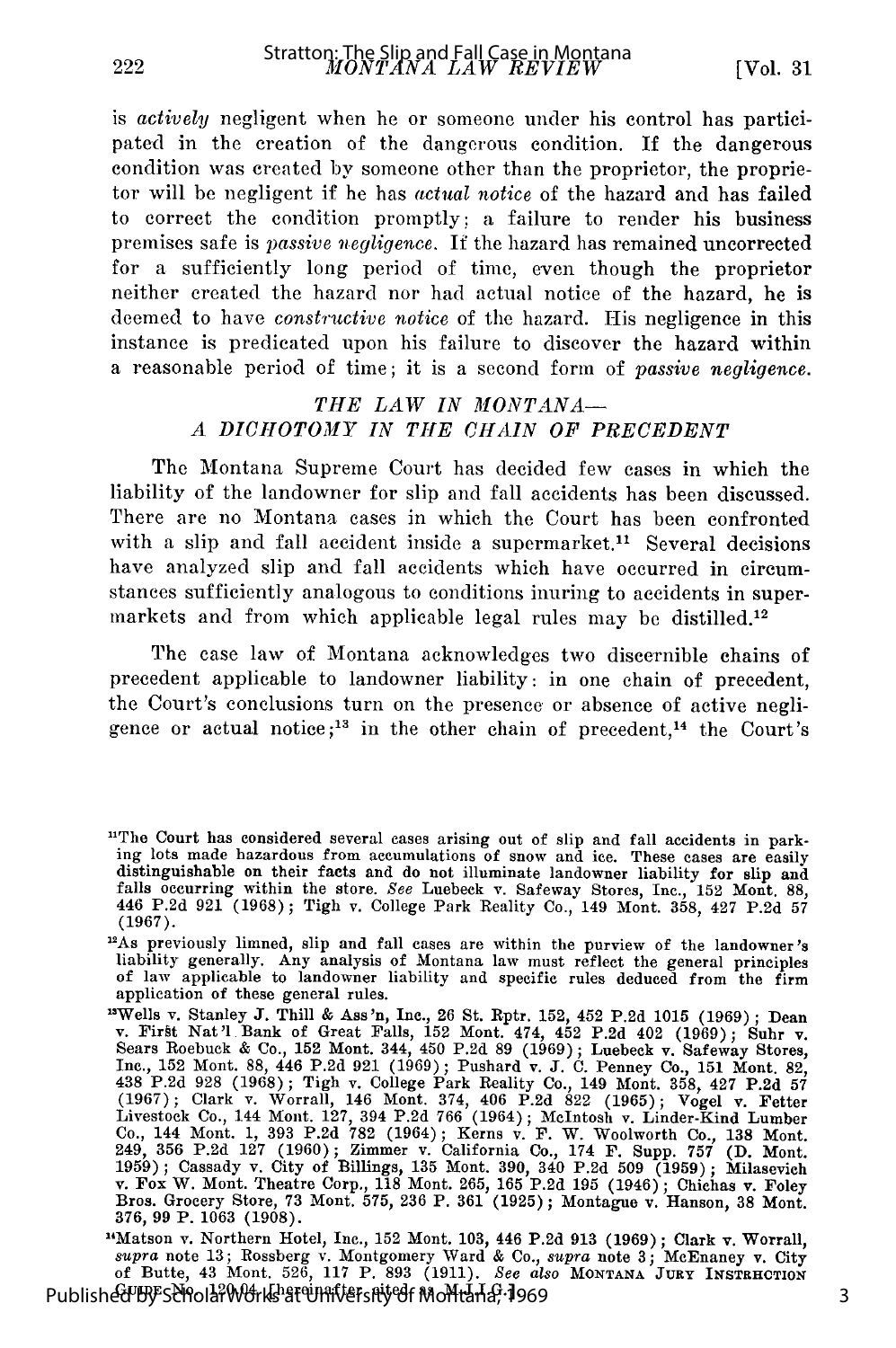judgment rests almost exclusively on facts which denote the presence or absence of constructive notice.<sup>15</sup>

#### *CASSADY v. CITY OF BILLINGS AND ROSSBERG v. MONTGOMERY WARD & CO.*

*Cassady v. City of Billings'6* and *Rossberg v. Montgomery Ward & Co.17* are the two leading cases in Montana. *Cassady* is generally utilized by the Court when the facts of the principal case require discussion of active negligence or actual notice. The case phrases the law in terms of the duty owed by the landowner to the business invitee.<sup>18</sup> The following language is most often cited by the Court as stating the rule in Montana:

It is well-established in Montana that a landowner is obligated toward an invitee to either use ordinary care to have the premises reasonably safe, or to warn the invitee "of any hidden or lurking danger therein." Milasevich v. Fox Western Montana Theatre Corp., 118 Mont. 265, 270, 165 P.2d 195, **197** see Restatement, Torts, Negligence, § 343. He is not an insurer against all accidents and injuries to such persons while there. Milasevich v. Fox Western Montana Theatre Corp., *supra.10*

A number of recent cases have appropriated this language from the *Cassady* case, and it may now be said to be the majority rule in Montana.20 Several recent decisions have not specifically cited *Cassady,* although these cases do employ language which is similar to the language found in *Cassady.*<sup>21</sup> This discrepancy is insignificant and does not distract from the apparent willingness of the Montana court to follow *Cassady* as the leading decision.

When it discusses the doctrine of constructive notice, the Montana court relies on the precedent first established in *McEnaney v. City of Butte22* and later affirmed in *Rossberg.* In the *Rossberg* decision the Court explained:

From the evidence heretofore outlined and well-settled law, it is clear that the plaintiff, in order to prove negligence on the part of the defendants, must show that the defendants placed the oil

**6135** Mont. 390, 340 **P.2d 509 (1959).**

"When the duty concept is cited alone, the requirements for establishing liability may be obscured and overlooked as part of the law.

'Pushard v. **J.** C. Penney Co., Tigh v. College Park Reality Co., and Kerns v. F. W. Woolworth Co., *supra* note **13;** Matson v. Northern Hotel, Inc., *supra* note 14.

https:<del>//Sch</del>olarworks<del>.umt.edu/mnh/vol3</del>1Piss2/34

<sup>&#</sup>x27; 6 Regedahl v. Safeway Stores, Inc., *supra* note **13** and Clark v. Worrall, *supra* note 13 are two exceptions to this statement. M.J.I.G. No. 120.04, *supra* note 14, also expresses both concepts, duty and liability, of the basic principle of law. Failure to cite accepted Montana authority made McIntosh v. Linder-Kind Lumber Co., *supra* note 13, an anomalous decision and one which is difficult to classify.

*<sup>&</sup>quot;Supra* note 3.

<sup>&</sup>quot;Cassady, *supra* at 393, 340 P.2d at 510.

<sup>&#</sup>x27;Wells v. Staney **J.** Thill & Ass *'n,* Dean v. First Nat 'I Bank of Great Falls and Suhr v. Sears Roebuck & Co., *supra* note 13. Regedahl v. Safeway Stores, Inc., *supra* at 223, 425 P.2d at 337, cites *Cassady* but relies on that decision solely for the principle that the landowner's duty of keeping the premises reasonably safe is discharged by giving notice of the hazard to the invitee.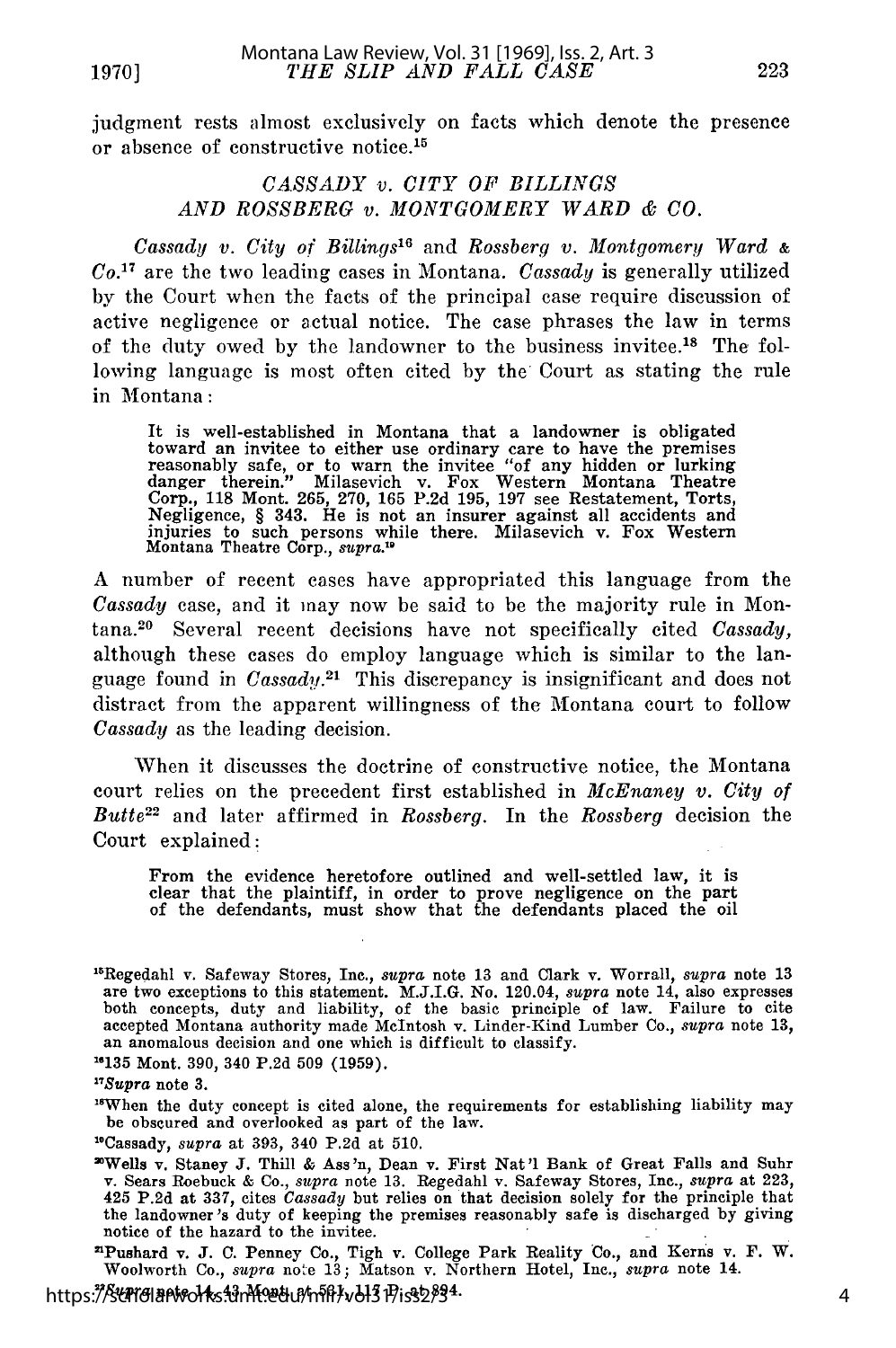or foreign substance on the floor, or had knowledge of it being there or that it was on the floor such a length of time that the defend-<br>ants should have known of its presence.<sup>23</sup>

In decisions which have resorted to the *Rossberg* precedent, the Court has strictly required the plaintiff to demonstrate the length of time the hazard has existed.<sup>24</sup>

Because of the recency of both *Matson v. Northern Hotel, Inc.* and *Clark v. Worral,* it may be concluded that Rossberg is viable precedent and not disturbed by the *Cassady* group of decisions. The *Rossberg* decision should be controlling precedent for future slip and fall accidents occurring in the supermarket. $25$ 

#### *FROM McENANEY ON-THE DOCTRINE OF CONSTRUCTIVE NOTICE AS APPLIED IN MONTANA*

The cases following the precedent of constructive notice in *Mc-Enaney* are not unique and coincide with judgments from other jurisdictions decided upon similar factual questions. However, the Montana court has demonstrated a greater readiness to demand rigid compliance with the requirements for proving constructive notice. This places on the plaintiff a severe burden, a conclusion which may be substantiated by the failure of any plaintiff to prove sufficiently a prima facie case for constructive notice. The plaintiff's difficulty is finding enough circumstantial evidence to prove a definite period of time.

For example, in the *McEnaney* case the Montana court reversed a district court decision holding for the plaintiff.<sup>26</sup> The plaintiff had alleged that the City of Butte was negligent in allowing an accumulation of snow and ice to form on a public sidewalk and that the defendant had full knowledge of the hazard at all times.<sup>27</sup> The Court answered:

The notice may be actual or constructive. The celerity of action is necessarily dependent upon the attendant circumstances in each case ... but mere knowledge, without any reasonable opportunity to act does not determine liability. In this class of cases, therefore, liability depending, as it does, upon notice of the alleged unsafe condition and the failure to exercise ordinary care to remedy it it is necessary to allege facts showing notice at a sufficient interval before the injury, to give the defendant reasonable opportunity to act.<sup>28</sup>

The Court tested the pleadings of the plaintiff by the rule and found them insufficient because the time period was not proved: "Was this period of time an hour, or a day or a month?"29

'Rossberg, *supra* at **169, 99 P.2d** at **985.**

'The validity of this statement rests on the plethora of slip and fall cases reported in which constructive notice must be proven. *See generally* **61** A.L.R. **2d** at **6.** *Supra* at **526, 117** P. at **893.**  $\cdot$ **2Id.** at **532, 117** P. at 894.

224

5

 $\ddotsc$ 

 $\ddotsc$ 

*<sup>&#</sup>x27;See* discussion of McEnaney and Clark v. Worrall *infra.*

*<sup>2</sup>Id.*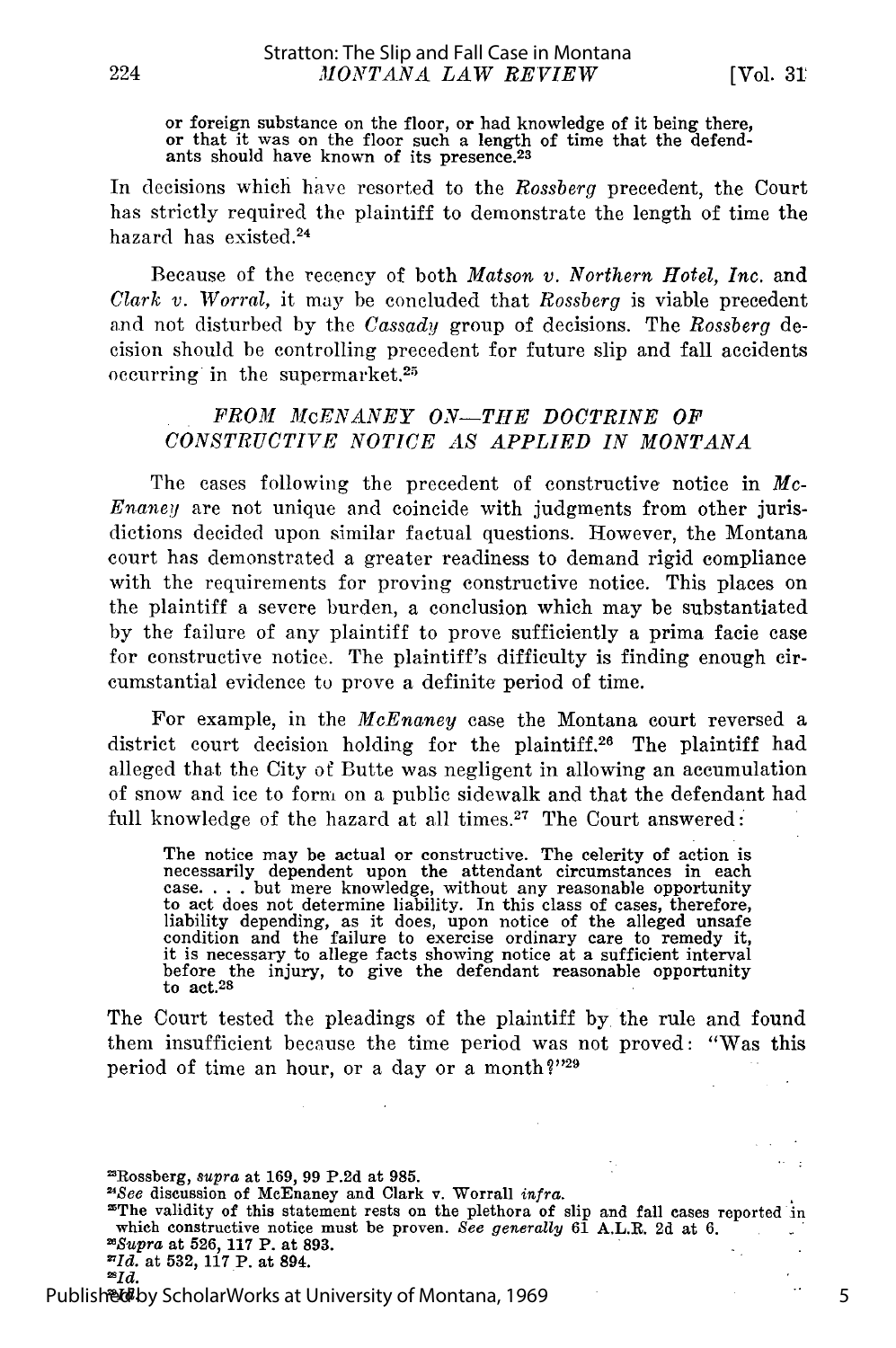The *Rossberg* decision reviewed one of the few slip and fall accidents which occurred within a store and which was caused by a negligent act of someone other than an employee. It affirmed *McEnaney.30* Together these are the only decisions in Montana in which the Court discusses the relationship between the proof and the requirement that it establish a definite time lapse.<sup>31</sup>

In the *Rossberg* case, the plaintiff was walking through the basement of the defendant store when she slipped and fell on what appeared to be a pool of oil.<sup>32</sup> There was no evidence other than the testimony of an employee of the defendant as to statements made by him twenty days after the accident to the effect that the oil spill had been there long enough to have been cleaned **up.33**

The Court refused admission of the employee's statements on the basis that they were hearsay and not part of the *res gestae* exception to the hearsay rule.<sup>34</sup> However, the Court in dictum considered the statements as though they were admissible and determined that they had no probative value.<sup>35</sup> The Court dismissed the statements made by the employee because "absolutely no time is fixed as to when the oil was spilled, or how long it was on the floor prior to the accident."36

The fundamental stress which the Court places upon the requirement that a time lapse be established is not without merit. Unless and until a time lapse is proven, the jury has no function. The Court explained in *Rossberg:*

The function of the jury in such cases is to determine, once the length of time the oil had been on the floor is ascertained, whether or not the defendants had sufficient notice as to its whether or not the defendants had sufficient notice as to its existence to have removed it.<sup>37</sup>

\*'Rossberg, supra at 169, 99 P.2d at 985.

'In *Clark v. Worrall supra* at 382, 406 P.2d at 826, the Court considered an instruction given by the lower court structured on the language in *Bossberg* and upheld the instruction as stating exactly the legal requirements for demonstrating constructive notice.

'Rossberg, *supra* at 160, 99 P.2d at 981. *'Id.* at 161, 99 P.2d at 981.

*'Id.* at 162, 99 P.2d 981.

*'Id.* The Court said:

The statement it had been there long enough to be cleaned up is not the equivalent to an admission that it was there long enough to impute negligence because it had not been cleaned up. If it was there for one minute, it was there long enough to have been cleaned up; but the question was whether it was there long enough so that not discovering it and cleaning it up cons **186** negligence. **10. 10. 10. 10. 10. 10. 10. 10. 10. 10. 10. 10. 10. 10. 10. 10. 10. 10. 10. 10. 10. 10. 10. 10. 10. 10. 10. 10. 10. 10. 10. 10. 10. 10.**

\*1d.<br>\*1d. at 163, 99 P.2d at 982. The Court related this example:

**...** Suppose a traveler on a highway were to collide with an obstacle thereon, and later reported his collision to another person who had never before seen collision, and he were to exclaim, "That obstacle has been there long enough to have been removed." By what process of reasoning or even guessing could a jury ascertain how long the obstacle had been on the highway? It is evi-

dent that such a statement, if actually made would be without meaning as<br>https://scholarworks.umf?edu/min/vol31/highs/2/3, and as not tending to show negligence.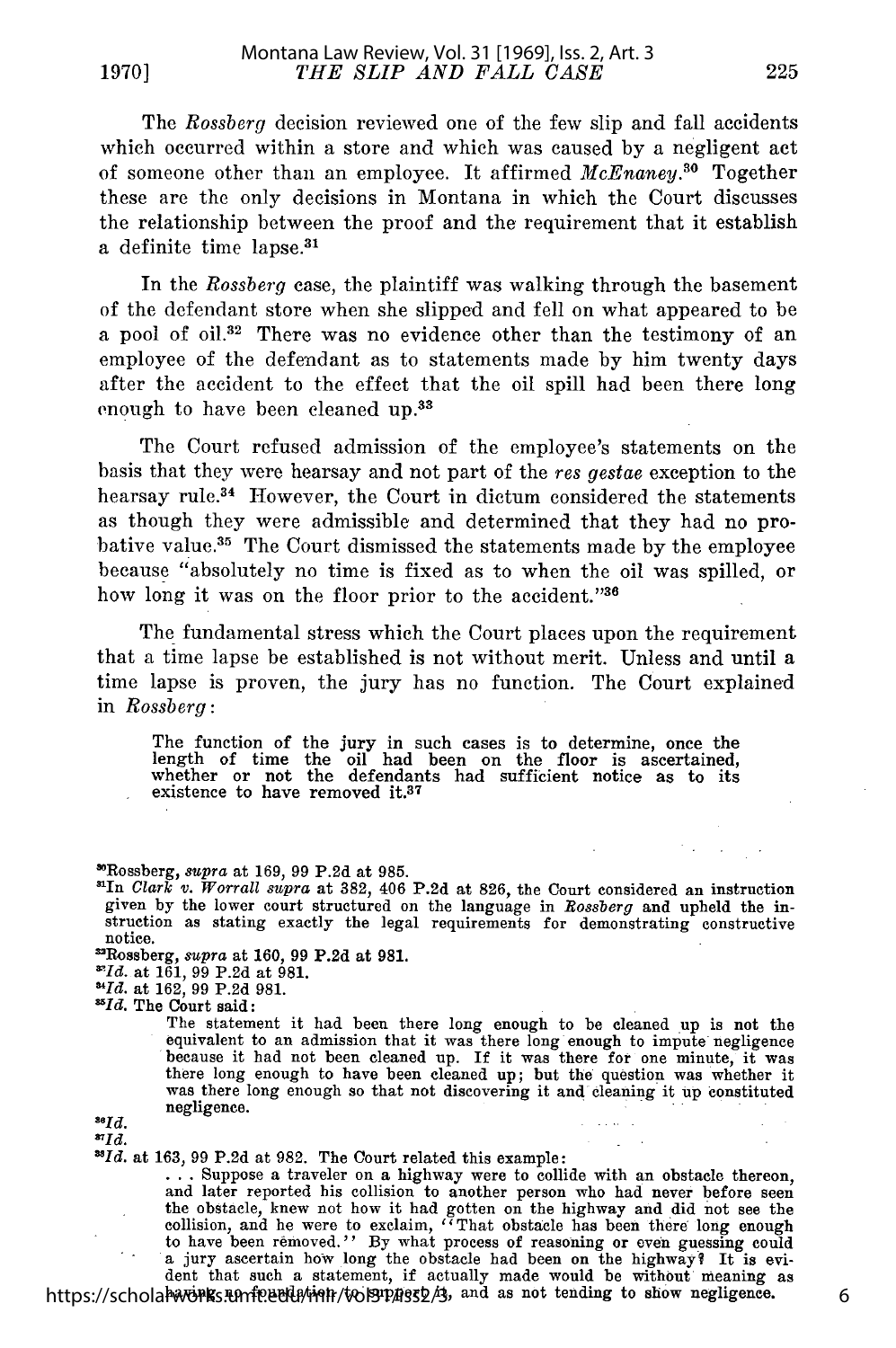If the time lapse is not ascertained, the jury can only speculate on the question of constructive notice.<sup>38</sup>

The Court settled the rule of law in Montana to mean that the plaintiff must show the "defendants placed the oil or foreign substance on the floor or had knowledge of it being there, or that it was on the floor such a length of time that the defendants should have known of its presence. '39

The *Rossberg* decision states the complete doctrine of landowner liability. It is the only case to do so in absolute terms.<sup>4</sup>

In the case of *Clark v. Worrall,41* the Montana Supreme Court rendered an exceedingly narrow decision, considering only what constitutes sufficient evidence to satisfy the plaintiff's burden of proving constructive notice. <sup>42</sup>

The setting of the accident was a bowling alley during a tournament. The plaintiff brought forward evidence to prove that the floors had not been cleaned since 4:00 P.M. and that there were large crowds in the alley the night of the accident. The person designated to clean the alley testified that he did not know of any spillage and debris on the floor, but that such spillage and debris was " 'to be expected'."43

The Court rebuked the plaintiff's contention that the defendant was negligent by failing to warn her of the dangerous conditions created by the wet slippery floors. The Court held that in Montana the duty to warn the invitee goes only to hidden or lurking dangers; the invitor is not an insurer against all accidents.<sup>44</sup> The Court believed that it was common knowledge that floors are slippery when wet and that debris such as cellophane makes the floor slippery.<sup>45</sup> The Montana Court, recognized as correctly stating the law an instruction which reiterated the language of *Rossberg.46* والموارد وواقعوا المرادي

*Id.* at 169, **99 P.2d** at **985.**

*0Rossberg cites Montague v. Hanson,* **38 Mont.** 376, 99 P. 1063 (1908) for precedent that the landowner is not an insurer of the safety of his patrons. He only has the duty to exercise ordinary care to keep his premises reasonably safe. Rossberg, *supra* at 170, 99 P.2d at 985.

"146 Mont. 374, 406 P.2d 822 (1965).

42The facts of this case are noteworthy because other jurisdictions have considered analogous situations and have found active negligence on the part of the defendant. Wells v. Palm Beach Kennel Club, 160 Fla. 502, 35 So. 2d 720 (1948); Bern v. Grey-hound Parks of Arizona, Inc., 5 Ariz. App. 483, 428 P.2d 147 (1967); Bozza v. Voranado, Inc., 42 N.J. 355, 200 A.2d **777** (1964).

"Clark v. Worrall, *supra* at 378, 406 P.2d at 824.

*"Id.* at 380, 406 P.2d at 825.

*ibId.*

*"Id.* at 382, 406 P.2d at 826. The instruction read:

If you believe from the evidence that the plaintiff fell by reason of debris or some foreign substance on the floor, you are instructed that the plaintiff, in order to prove negligence on the part of the defendant must show that the defendant placed the debris or foreign substance on the floor or had know-ledge of it being there, or that it was on the floor such a length of time that

Published by ScholarWorks at University of World of a its presence

 $\pm$  .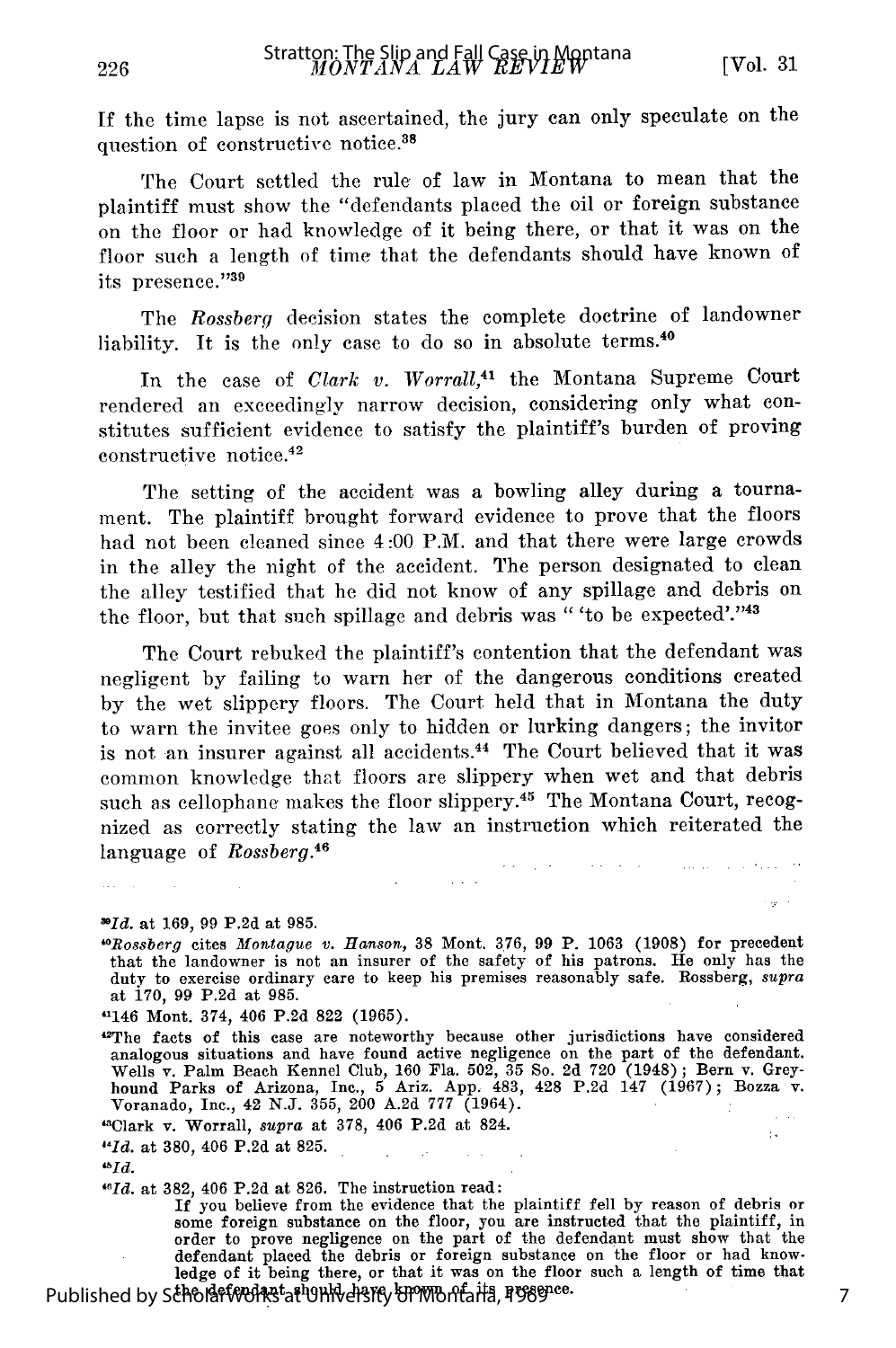The lower court had denied the plaintiff's motion for a new trial, and the Supreme Court affirmed. This is particularly significant in light of the ascertainable time which the hazard may have existed. However, evidence was introduced to the effect that the large crowds made clean up impossible, and the Court may have found this to be exoneration from the duty to clean up the spillage and debris within a reasonable time.<sup>48</sup>

A more recent decision in which the Court applied Rossberg is *Matson v. Northern Hotel,* Inc.48 The case did not involve a slip and fall, but the Court found the facts sufficiently analogous to require a showing of proof that the defendant had constructive notice of the hazard.<sup>49</sup> The facts of the *Matson* case are unusual. The plaintiff was an entertainer and had just finished his show before a large banquet audience. He was hot and tired; carrying several heavy instruments, he asked to use the service elevator in order to avoid the crowd leaving by the main elevators. When he pulled together the service elevator inner cage doors, his hand slipped and was crushed between the closing doors. There was evidence produced at the trial which indicated that there was usually a strap attached to the upper door of the cage which was missing at the time of the accident.

The Supreme Court analyzed the facts of the case and reached the conclusion that no proof was produced which demonstrated that the defendant Hotel had knowledge of the absence of the strap. This deficiency of proof was fatal to the plaintiff's case. The Court held:

The general rule is that a proprietor of premises may not be held liable for injuries resulting from a defect in the premises, if such defect was not caused by the proprietor, but was of such character as to come about without his knowledge. See Clark v. Worral, 146 Mont. 374, 406 P.2d 822, Rossberg v. Montgomery Ward & Co. 110 Mont. 154, 99 P.2d 979.50

The *Matson* case also contained the following statement of dictum by the Court: Speaking for the Court, Castles, **J.,** opined, "[c]ertainly the missing strap would likely come about without the proprietor's knowledge, and there is simply no evidence of a failure to inspect."5'

<sup>&</sup>quot; 7 In the case of *Food Town Stores, Inc.* v. *Patterson* 282 Ala. 477, 213 So.2d 211 (1968) :the Alabama Supreme Court held a defendant supermarket liable for its failure to keep the premises reasonably safe. In this case, the supermarket produced evidence that a stockboy had swept the floor near the vegetable stand **10** minutes prior to the accident alleged. However, there was evidence that six or seven customers had stopped to pick out fruit and vegetables. The court believed that this was sufficient evidence to have put the supermarket on notice that a hazard could have been created.

**<sup>&</sup>quot;152** Mont. **193,** 446 **P.2d** at **913 (1969).**

*<sup>&#</sup>x27;Id.* at **109,** 446 **P.2d** at **916.**

*<sup>5</sup>Id.*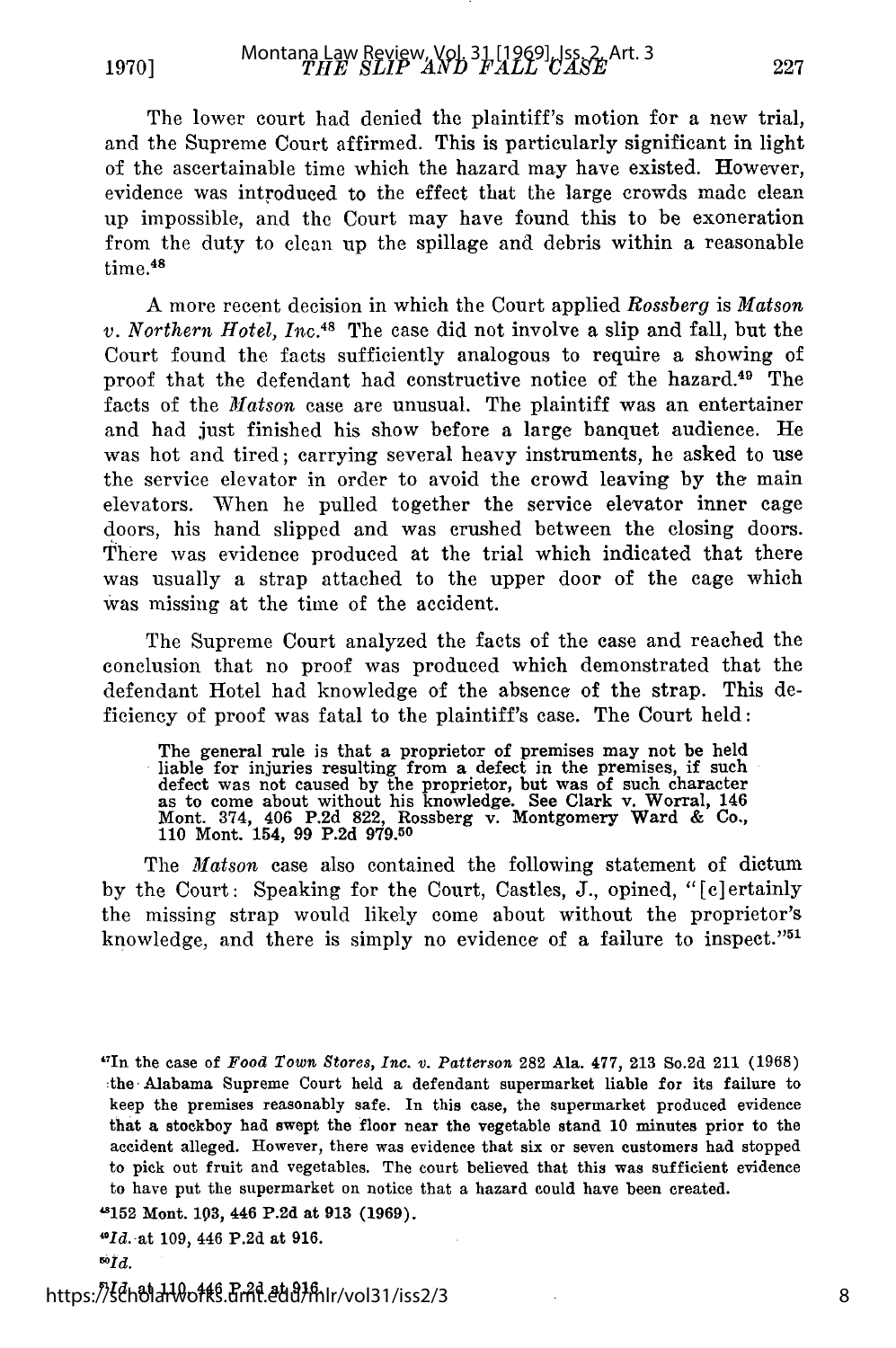This comment is the first indication in any decision in Montana in which the Montana Court has intimated that the failure to inspect could constitute an independent ground for finding the defendant negligent.<sup>52</sup>

#### *McINTOSH V. LINDER-KIND LUMBER CO.- AN ELIPTICAL DECISION*

In 1964 the Montana Supreme Court handed down a very abstruse decision in *McIntosh v. Linder-Kind Lumber Co.<sup>53</sup>*An analysis of the facts does not resolve the question on what legal theory the case was decided.

The facts of the case are simple. The plaintiff was visiting a lumber yard to purchase roofing material. In an effort to avoid being struck by a truck driving through the lumber yard, she took several steps backwards. Backing into a sharp edge on a roll of tin lying on the ground, she lost her balance and fell. There is no evidence in the case which suggests how the roll of tin was left where it was.

In the *McIntosh* decision the Court did not cite familiar language from prior Montana case law, and in fact it looked to foreign case law for support of propositions for which there was ample Montana authority.54

The Court offered the following comment:

The true ground of liability is his superior knowledge over that of business invitees of the dangerous condition and his failure to give warning of the risk, however, he is not an insurer against all acci-<br>dents which may befall them upon his premises.<sup>55</sup>

The Court holds the following facts to be operative and determinative in the case:

Here, the proof showed that the plaintiff entered upon the defend-ant's premises to purchase roofing, that while there, and in an effort to not be hit by a vehicle using the passageway, she was cut by a piece of tin causing her to fall and suffer the injuries testified to at the trial **.... 56**

From the discussion reported in the case, the Court appears to apply a doctrine of *res ipsa loquitur* in the decision without acknowledging that it is in fact doing **so.57**

5 "Failure to inspect is passive negligence, but if a defendant's failure to inspect is demonstrated, this may be sufficient evidence for a jury to find either (1) constructive notice or (2) active negligence in the store's operating. methods. *See* Food Town Stores, Inc. v. Patterson, *supra* note 48.

contract of the state

The control may be considered

 ${}^{57}$ An analysis of the case points up the inconsistencies in the reasoning of the Court. The fact that the plaintiff is able to prevail on a showing which is essentially no more than that a slip and fall occurred, indicates an adoption of res ipsa loquitur by the<br>Published By Scholar Works at University of MURICA 1969<sup>r</sup> language in the case.

9

<sup>1144</sup> Mont. **1, 393 P.2d 782** (1964)..

*<sup>&</sup>quot;Id.* at 6, 7, 393 P.2d at 785.

*<sup>5</sup>Id.* at 6, **393** P.2d at 785.

*Id.* at **7, 393 P.2d** at 785.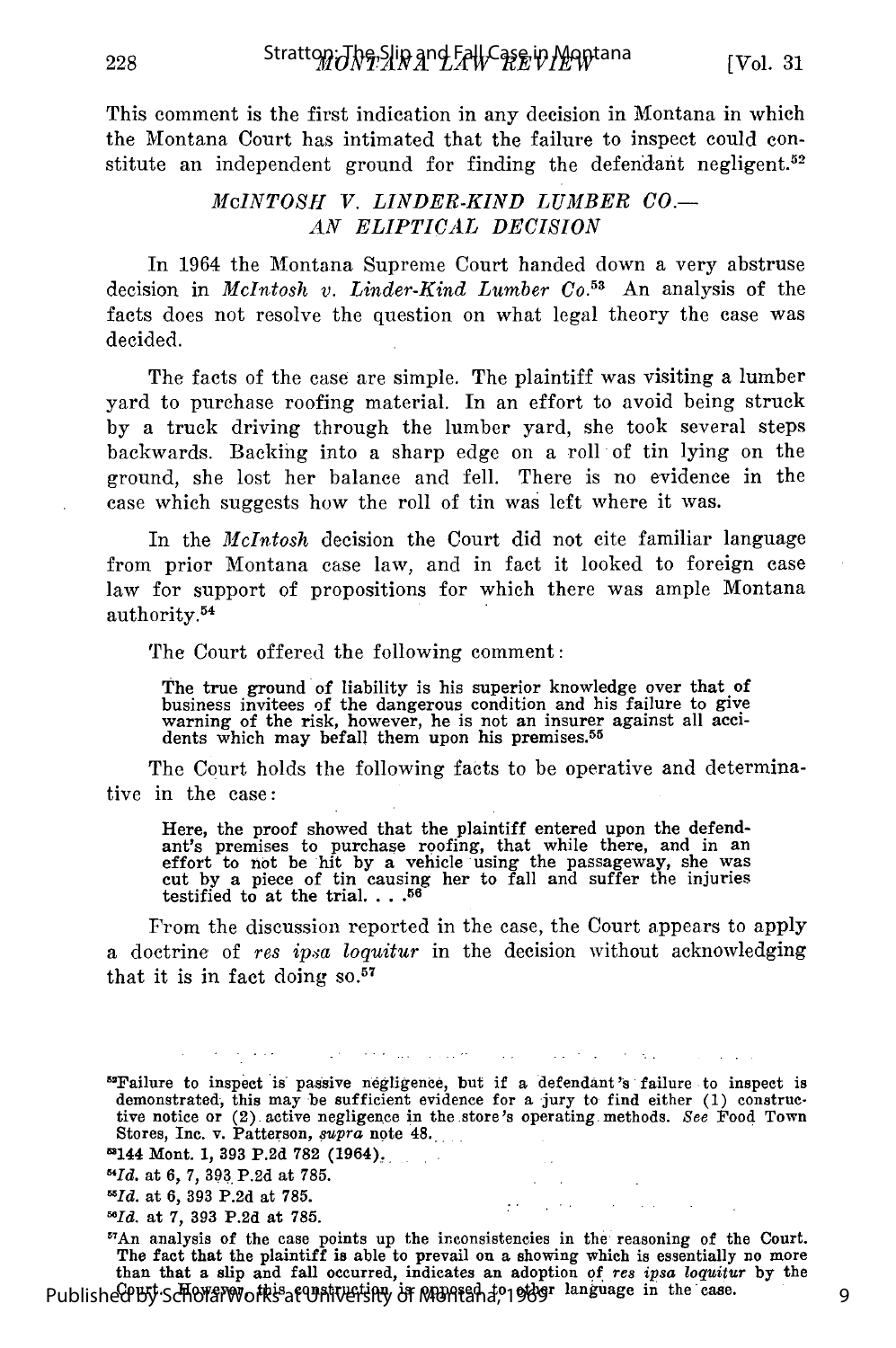However, *McIntosh* was reviewed by the Court in *Regedahl v. Safeway* Stores, Inc.<sup>58</sup> The Court concluded: "While this is indeed the underlying reason or policy for the liability it is not intended to be the fully articulated rule or final test."<sup>59</sup> The Court in this case affirmed as correctly stating the law, M.J.I.G. No. 120.04.0 Based on the Court's recognition of the limits of *McIntosh,* it is reasonable to conclude that the *McIntosh* decision did not disturb prior precedent in Montana.<sup>61</sup>

To date, the law in Montana remains unaltered and unamended. The principles of law, although expressed by two separate lines of precedent follow an unbroken chain of application, and there is little indication that the Montana Supreme Court will alter the relevant precedent in the future.

#### *STRICTER VIGILANCE IN TIIE SUPERMARKET AND THE DOCTRINE OF WOLLERMAN v. GRAND UNION STORES, INC.*

In 1952 the Superior Court of New Jersey decided the case of *Simpson v. DUffy.<sup>s</sup> <sup>2</sup>*At that time the New Jersey courts considered the possibility of embodying in the law of landowner liability the principle that the proprietor of a supermarket owed a more vigilant duty to exercise ordinary care because of the greater risks of injury in and around the vegetable stand.<sup>63</sup>

By 1966 the Supreme Court of New Jersey sought to reevaluate its prior position that the proprietor of the supermarket owed no greater duty than to exercise due care. In the case of *Wollerman v. Grand Union Stores, Inc.64* the court recognized:

That someone was negligent seems clear enough. Vegetable debris carries an obvious risk of injury to a pedestrian. A prudent man<br>would not place it in an aisle or permit it to remain there.<sup>65</sup>

The Court in *Wollerman* ascertained three sources which could have created the hazard: 1) carelessness in the manner in which the supermarket displayed its produce; 2) carelessness in the handling of the produce by an employee; 3) carelessness of another patron.<sup>66</sup> The Court recognized that the plaintiff is not in a position to know precisely what the cause of the hazard was and concluded.:67

- 5149 Mont. **229,** 425 **P.2d** 335 **(1967).**
- *OId.* at 234, 425 P.2d at **338.**
- *wId.* at 229, 425 P.2d at 337.

*"Id.* https://scholarworks.umt.edu/mlr/vol31/iss2/3

<sup>&</sup>quot;This conclusion is further supported by all subsequent decisions in which the Court has not declared *McIntosh* as precedent or as significantly altering the law.<br>
<sup>21</sup>9 **N.J.** Super. 339, 88 A.2d 520 (1952).

<sup>&</sup>lt;sup>37</sup>*d.* at 348, 88 A.2d 525. The Court concluded that such a policy would create stric liability for slip and fall accidents and for that reason rejected the theory of higher duty of care. *See also* 61 A.L.R. 2d at 15.<br> **447 N.J. 426, 221 A.2d 513 (1966).** The facts of the case are simple. The plaintif

slipped and fell on a string bean. No other significant evidence was introduced **by** the plaintiff. *"Id.* at 428, 221 A.2d at 514.

*<sup>&</sup>quot;Id.* at 429, 221 **A.2d** at **515.**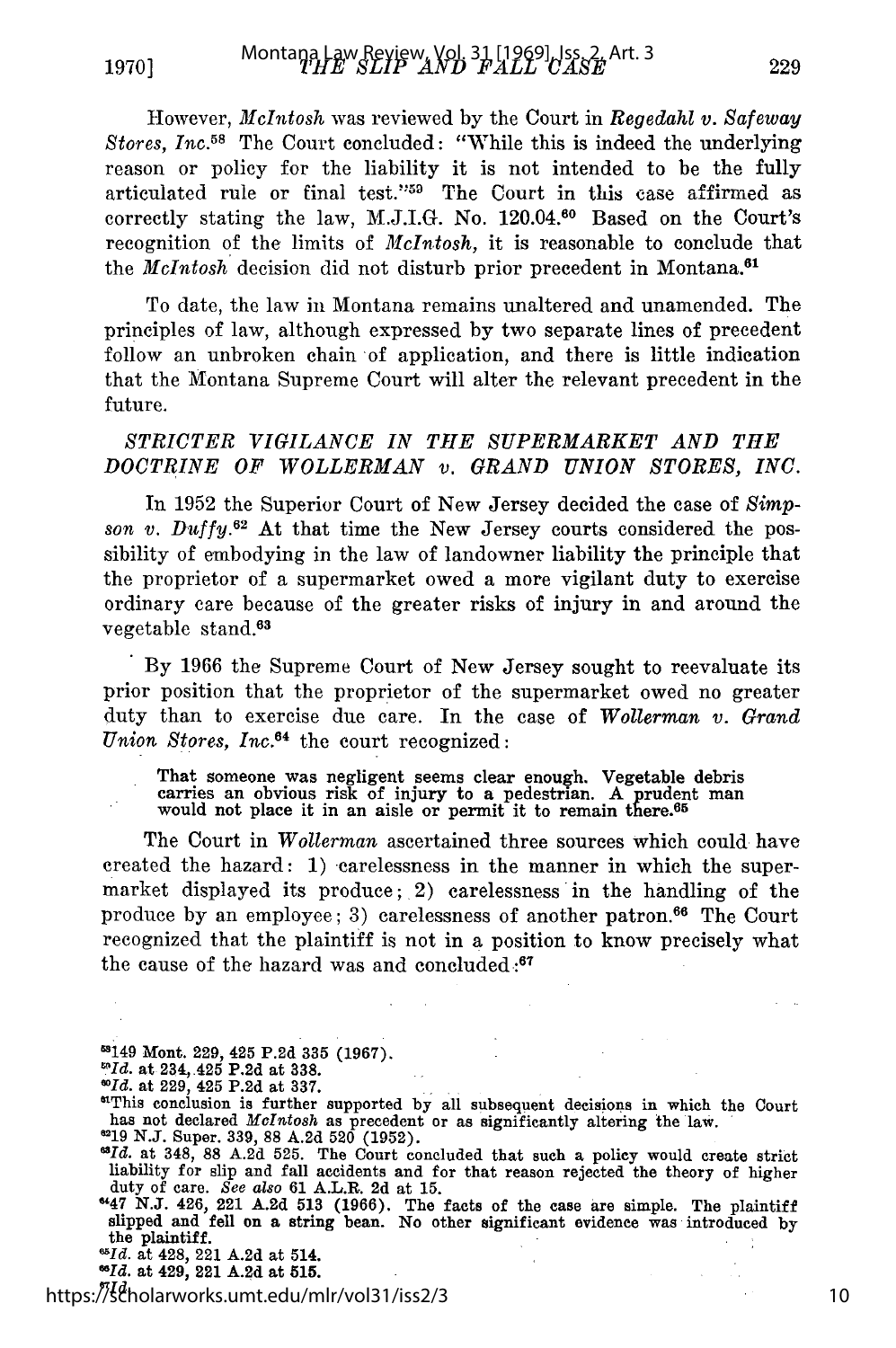# [I]t is appropriate to require the defendants to come forward with proof of the measures they took to deal with the probability that litter would fall and accumulate.<sup>68</sup>

Upon first inspection, the New Jersey court's decision in *Wollerman* speaks in terminology much like that found in the doctrine of *res ipsa loquitur,69* although the Court does not state expressly that it is adopting that doctrine.70

The effect of the decision in *Wollerman* is to create a "presumption of active negligence. $171}$  In application, the presumption creates, in the absence of proof by the defendant of his due care, an inference for the jury that he was probably negligent.<sup>72</sup> The presumption obviates the evidentiary requirement that the defendant prove actual or constructive notice to avoid dismissal after presenting his case in chief.<sup>73</sup>

The presumption of active notice differs from the doctrine of *res ipsa loquitur* not so much in form as in its application. The doctrine of *res ipsa loquitur* requires that both the inspection and control of the cause of the injury be excusively in the hands of the defendant.74 Of course, exclusive control is not possible in a self-service supermarket where

*'Id.* at 430, 221 A.2d at 515. The New Jersey Court stated:

We appreciate that these views do not square completely with the standard approach to the problem [citing Annot.,  $\hat{6}1$  A.L.R. $\hat{2d}$  6 (1958)], but we are satisfied that where a substantial risk of injury is implicit in the manner in which a business is conducted, and on the total scene it is fairly probable that the operator is responsible either in creating the hazard or permitting it to arise or to continue, it would be unjust to saddle the plaintiff with the burden of isolating the precise failure. The situation being peculiarly in the defendant's hands, it is fair to call upon the defendant to exp was his.

See Kahalili v. Rosecliff Reality, Inc., **26 N.J.** 595, 141 A.2d 301 (1958).

- Several law review recent decisions have classified the Wollerman decision as an nouncing the doctrine of res ipsa loquitur. See 20 ARK. L. REV. 404 (1967); 18 W. RES. L. REV. 1015 (1967); 35 FORDHAM L. REV. 375 (1966); 12 (1967). Although the Court in Wollerman does not expressly state that they are<br>approaching a concept of res ipsa loquitur several of the cases cited as authority in<br>that decision are res ipsa loquitur decisions. See Kahali (1957); Bornstein v. Metropolitan Bottling Co., 26 N.J. 262, 139 A.2d 404 (1958).
- **7If** the New Jersey Court were to have adopted the concept of res *ipsa loquitur,* they would be required to overturn *Simpson* v. *Duffy,* supra, as valid precedent. The fact that *Wollerman* looked to the *Simpson* v. *Duffy* case for authority is indicative of an intention not to fully accept the substantive provisions of res *ipsa loquitur*.
- "For lack of a better description, the legal consequences of the  $Wollerman$  decision are termed a presumption of active negligence.

"Wollerman, *supra* at 429, 221 A.2d-at 515.

 $"In$  its operation, the presumption requires the defendant to put on proof of his satisfactory methods of conducting his business. The presumption technically raises an issue of fact, as any other presumption does, for the trier of the facts. If the defendant fails to come forward with evidence, he risks an adverse verdict grounded<br>upon the presumption of negligence. This prevents the defendant from aborting the<br>lawsuit at the end of the plaintiff's case in chief upon a

*71See* 9 WIGMOR] ON **EVIDENCE** § 2509 (3d ed. 1940); 2 HARPER & **JAMES** § 19.5 at 1051; PROSSER, **HANDBOOK ON THE** LAW OF **TORTS** at 218 (3d ed. 1964). *See also* Wold, *Application of* Res *Ipsa Loquitur Doctrine in Montana,* 29 MONT. L. REV. **-199** (1968); Publishe<sup>r</sup> By Sems at WSFR932 UPH EPSITY 6f398 Phana, 1596957 (1968)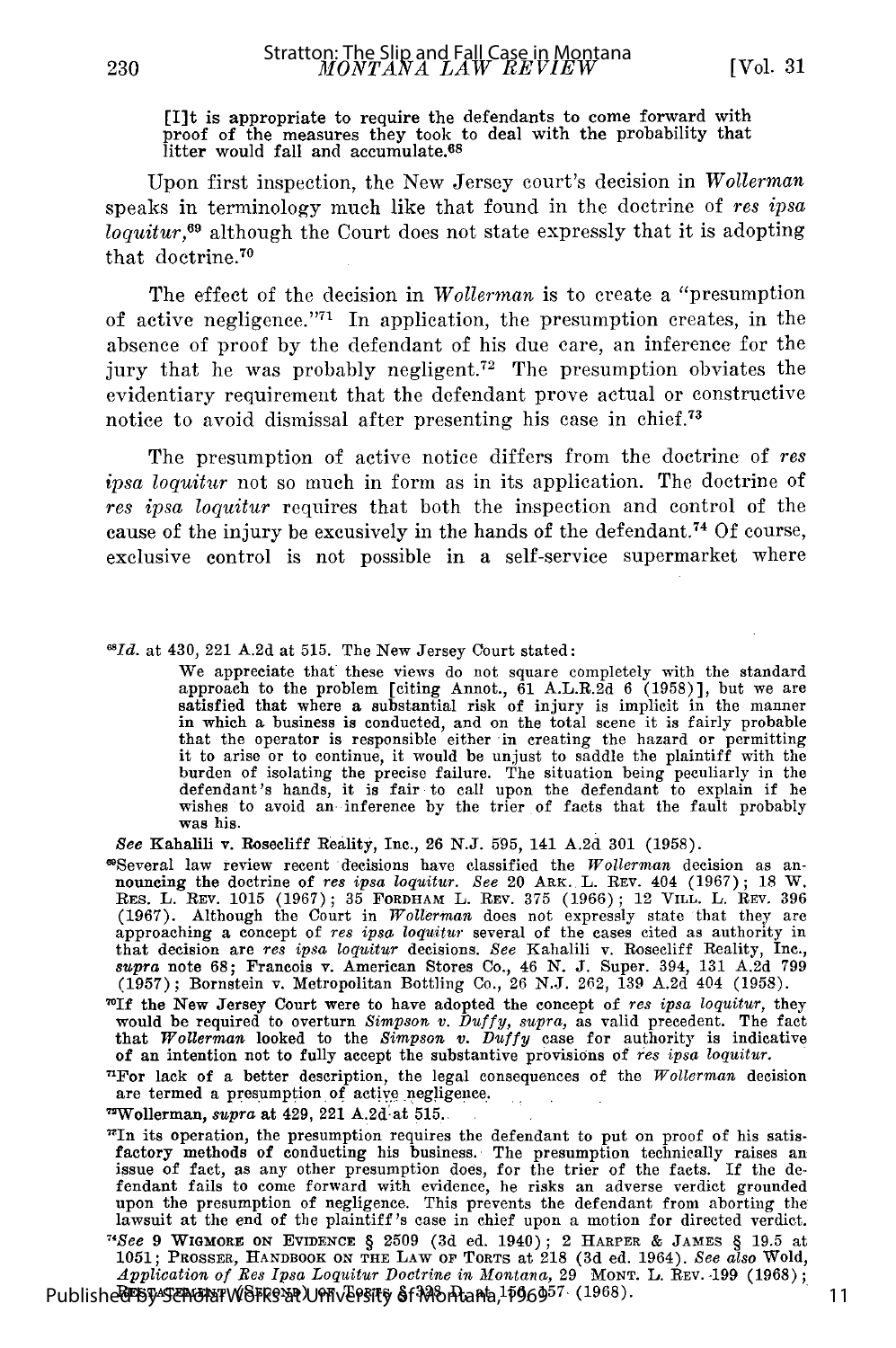there may occur intervening negligence by a patron.<sup>75</sup> The presumption of active negligence places the burden of going forward with evidence on the defendant to demonstrate that he was exercising the proper degree of due care to keep his premises reasonably safe. It does not shift the burden of proof.

If the defendant comes forward with evidence and disputes the presumption, the plaintiff to prevail must then prove all the elements of his cause of action, including the presence of either actual or constructive notice.76

Only three other jurisdiction have cited the *Wollerman* decision,<sup>77</sup> and solely as precedent for the concept that the vegetable stand area of the supermarket demands a greater vigilance to meet the standards of ordinary care. 78 None of these jurisdictions has adopted either the *Wollerman* presumption of active negligence or *res ipsa loquitur.79*

Many jurisdictions have recently required the supermarket to exercise greater care to keep the area around the vegetables reasonably

<sup>76</sup>This analysis is substantiated by Panko v. Food Fair Stores, Inc., 403 F.2d 62, 64 (3d Cir. 1968). In this case the Circuit Court affirmed the decision of the Federal District Court for the District of New Jersey. The lower court properly applied the *Wollerman* decision when it said:

In our matter, the Defendant did come forward and present proof; so that I conclude that Wollerman is inapposite to the instant case

*See also* **HARPER & JAMES** § 19.11, at 1100-1102.

7Morton v. Lee, 450 P.2d 957 (Wash. 1969); Stract v. Great Atl. & Pac. Tea Co., 35 Wis. 2d 51, 150 N.W.2d 361 (1967); Rhodes v. **El** Rancho Markets, 4 Ariz. App. 183, 418 P.2d 613 (1966).

7Morton v. Lee, *supra* at 960; Stract, *supra* at 57, 150 N.W.2d at 364; Rhodes, *supra* at 185, 418 P.2d at 615. *Rhodes* appeared to adopt the *Wollerman* presumption of active negligence; the case was reversed and remanded for a new trial. The case again appeared before the Arizona Appellate Court in 1969, *Rhodes v. El Rancho Markets,* 9 Ariz. App. 576, 454 P.2d 1016 (1969) on appeal from a verdict for the defendant. On appeal, the Arizona Appellate Court had the opportunity to reaffirm *Wollerman,* but it failed to do so, and cited as authority RESTATEMENT **(SECOND)** op TORTS § 343. 9 Ariz. **App.** at **583,** 454 P.2d at 1021. Furthermore, the court expressly refused an instruction structured on the principles of *res ipsa loquitur. Id.* It appears that an instruction structured on the principles of res ipsa loquitur. Id. It appears that the Arizona Court has moved away from its initial courtship of the concepts in *Wollernan.*

"Morton v. Lee, *supra* at 960; Stract, *supra* at 56, 150 N.W.2d at 364; Rhodes v. **El** Rancho Markets, *supra* at 583, 454 P.2d at 1021. No state has adopted either *res ipsa loquitur* or strict liability. *See generally* **61** A.L.R.2d at 6. It is of some interest to ascertain that the case of Carl's Market, Inc. v. De Feo, 55 So.2d 82 (Fla. 1951) has been rolled back and the specially concurring opinion by Terrill, J. in that case<br>disapproved of in Food Fair Stores, Inc. v. Trussell, 131 So.2d 730 (Fla. 1961). See<br>Super Market liaibity: Problems of Proving the Slip https://s<del>cho</del>larworks.um/veedu/mlf/vol31/jss2/3.B.2d., *supra* at 15.

<sup>15</sup>Courts have continually refused to apply *res ipsa loquitur* on the theory that in the supermarket no one person may be said to have exclusive control.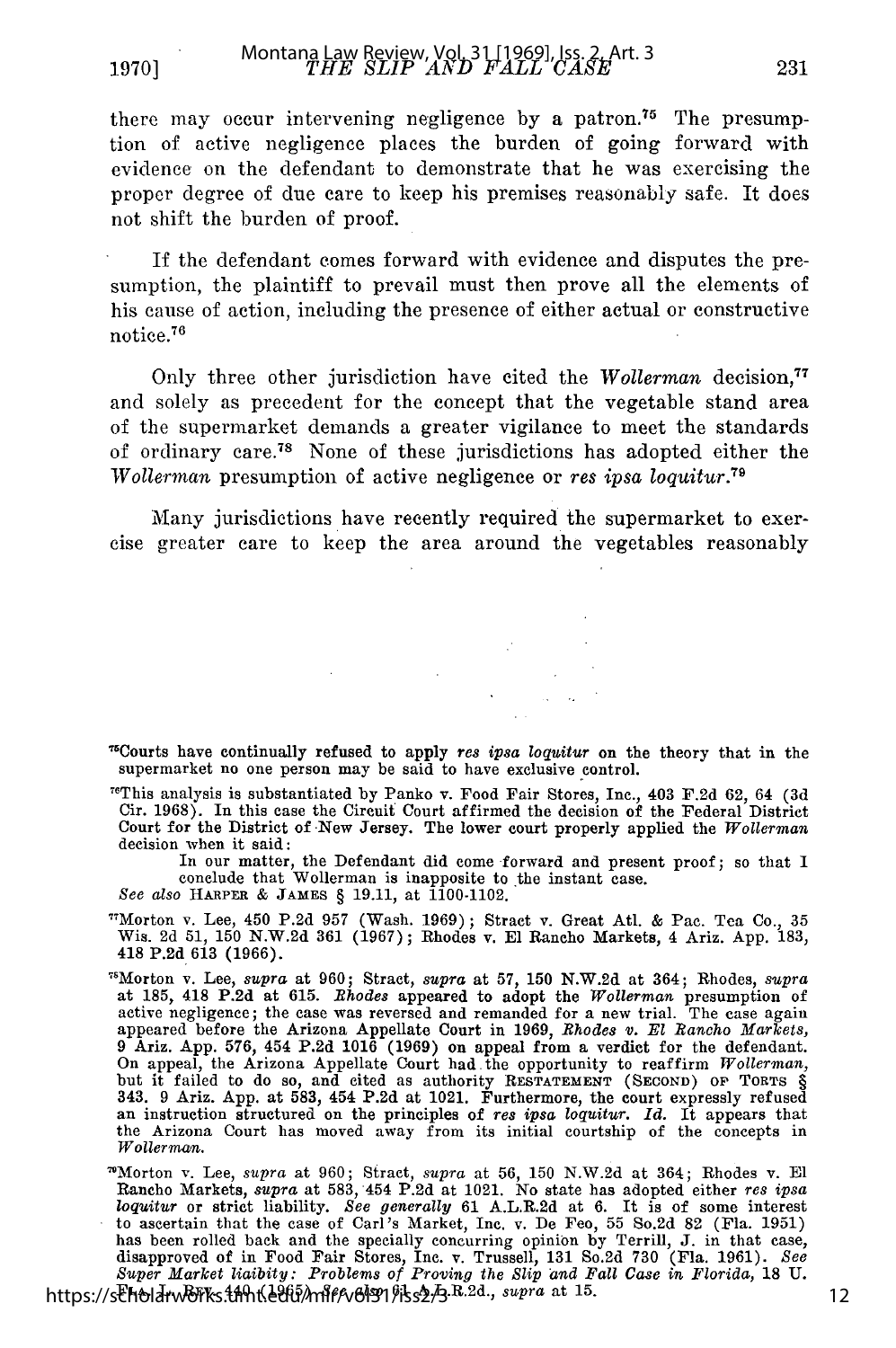safe. Thus, when there is evidence on the part of the defendant supermarket of active negligence in the manner in which they conducted their business, a question of fact is raised and must be submitted to the jury.80

The question is moot as to whether those jurisdictions recognizing a higher degree of duty (without accepting a doctrine of *res ipsa loquitur)* have eased the plaintiff's burden of proof. The effects of the courts' decisions may be otiose. Nevertheless, no jurisdiction has made this principle of more vigilant care binding on any area outside of the vegetable stands.<sup>81</sup>

#### *CONCLUSIONS*

The jurisdictions which have expressed that the supermarket is subject to a higher degree of care to keep the vegetable stands reasonably safe are in the minority. In these jurisdictions, the facts of the cases have peculiarly indicated the presence of active negligence by the supermarket in the methods of maintenance or merchandizing. $82$ 

These cases should be criticized for two very basic reasons. First, the law of landowner liability has always been that he owes the duty of ordinary care to keep the premises reasonably safe. Ordinary care is ordinary care under the circumstances. Recognizing that there are greater risks created by the method of self-service marketing of produce, the care required is increased. Therefore, these cases previously discussed have accomplished no more than a restatement of the law as it currently reads.

Second, the presence of active negligence is a sufficient issue to be presented to the jury and does not require contortion to ascertain some higher risk and thereby avoid the requirement that the plaintiff prove notice. There is a distinct and absolute difference between proving active negligence and proving a notice requirement. To prove the former does not require disproof of the latter.

The *Wollerman* case should also be criticized, but for different reasons. Undoubtedly, the *Wollerman* decision shifts the burden of going forward

the part of the defendant in the conduct of his business. Colonial Stores v. Donovan, 115 Ga. App. 330, 154 S.E.2d 659. (1967); Francois. v. American Stores Co., *supra* .note 70; Swartz v. Warick-Philadelphia Corp., 424 Pa. 185, **226** A.2d 484 (1967).

Publish<del>ໍຂໍໃ1</del>රଙ<del>୍ଗ SehBlaWorks</del> at University of Montana, 1969

<sup>8</sup>OColonial Stores, Inc. v. Turner, **117** Ga. **App.** 331, **160** S.E.2d **672** (1968); Food Town Stores, Inc., v. Patterson, *supra* note 53; Safeway Stores, Inc., v. Keef, 416 P.2d 892 (Okla. 1966); Bush v. Great Atl. & Pac. Tea Co., 416 S.W.2d 247 (Mo. 1967); *Contra,* Safeway Stores, Inc. v. Morgan, 53 A.2d 452 (D.C. Cir. 1969); Joye v. Great Atl. & Pac. Tea Co., 405 **F.2d** 464, (4th Cir. 1968); Rumsey v. Great Atl. & Pac. Tea Co., 276 F.Supp. 314 **(E.D. Pa.** 1967); Bogart v. F. W. Woolworth Co., **31** A.D.2d 685, **295** N.Y.S.2d 785 (1968); Lofton v. Travelers Ins. Co., 208 So.2d 189 (La. 1968); Jones v. Jarvis, 437 S.W.2d 189 (Ky. 1969); German v. Kienow's Food Stores, 246 Ore. **334,** 425 **P.2d 523 (1967).** *See also* **17** Defense L. **J.** at **119-122, 323-325, 581-584** (1968); Serinto v. Borman Food Stores, 380 Mich. 637, 158 N.W.2d 485 (1968)<br>Romeo v. Jumbo Market, 56 Cal. Rptr. 26 (1967).<br><sup>81</sup>Several iurisdictions have unheld verdicts on a demonstration of active negligence of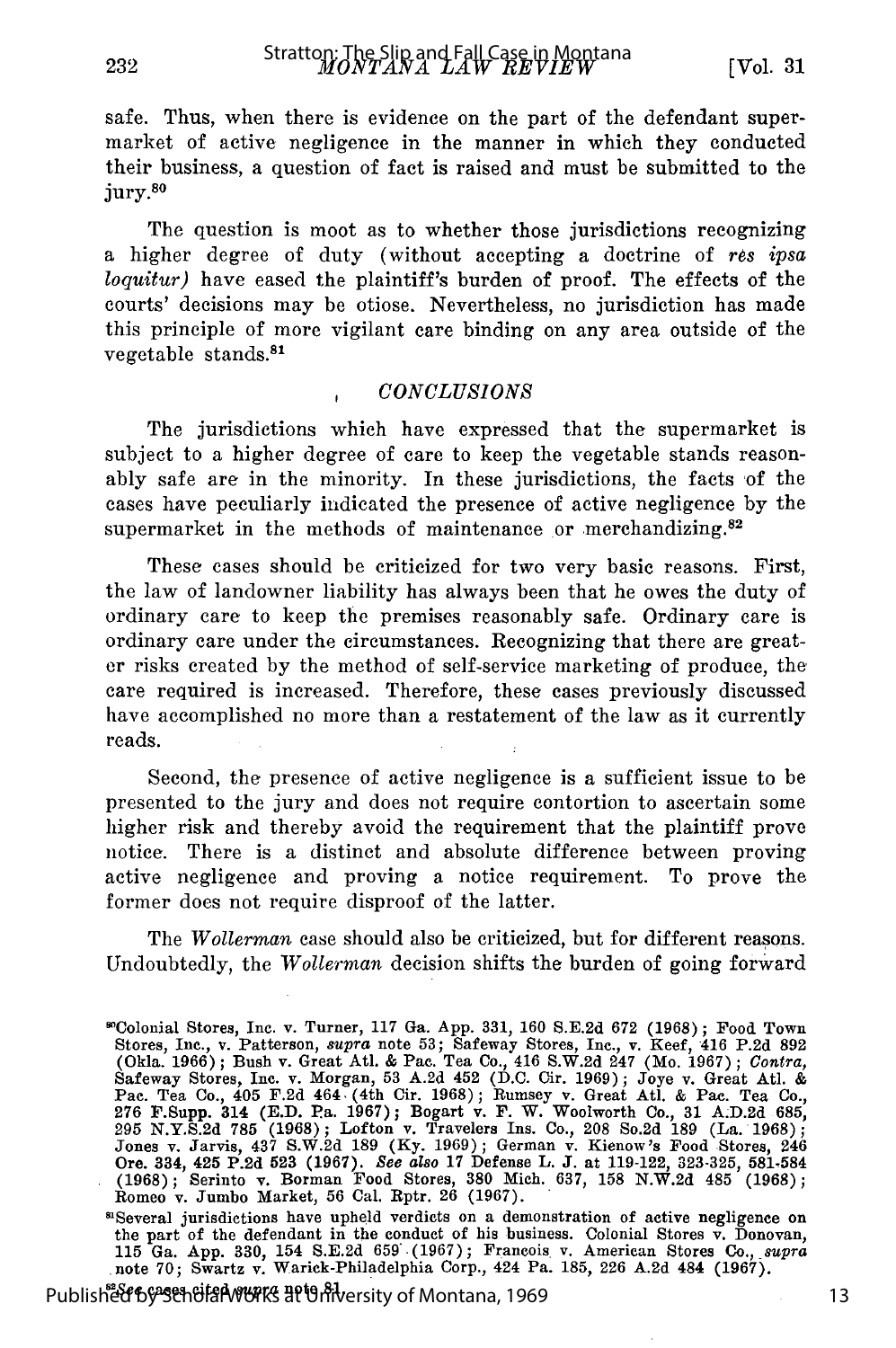with evidence from the plaintiff to the defendant. This presumption creates an issue :of fact by its very operation unless the Court deems that it has been disputed and the presumption disappears.83 If the case is given to the jury to decide, the defendant stands the greater probability of suffering an adverse judgment.<sup>84</sup>

The Court in *Wollerman* expressed that the plaintiff was not in position to know what exactly caused the hazard- and this was the rationale for shifting the burden of going forward with the evidence to the defendant.<sup>85</sup> This shift in the evidentiary procedure merely required the defendant to illustrate his operating methods.<sup>86</sup> It did not require the defendant to prove the cause of the hazard, but only that he probably was not negligent.

Realistically, in the absence of active negligence, the defendant supermarket is in no better position than the plaintiff to explain to the jury the cause of the accident. With the Rules of Civil Procedure<sup>87</sup> now generally in effect, the plaintiff through the rules granting discovery may ascertain-for himself whether the supermarket was exercising proper due care.88 The Rules of Civil Procedure can accomplish the same results as the presumption of active negligence does in the *Wollerman* decision, but without risking the adverse verdict to the defendant by a sympathetic jury.

The Montana Court has on several prior occasions demonstrated that it will decide slip and fall cases conservatively.89 Before the Court will allow a jury to determine the issue of negligence when the plaintiff is alleging constructive notice, the plaintiff is required to establish the

14HARPER **& JAMES** § **19.5** at **1801,** which reads: **. . .** Since juries incline heavily toward plaintiffs the net practical effect of the doctrine *[res ipsa loquitur]* is to shift the burden of loss from unexplained accidents of these types from plaintiffs to defendants.

*O'See* **REVISED CODES OF MONTANA** 1947 § 93-2701 and Rule Nos. 26, 31, 33, 34 con- tained therein.

'Supermarkets now keep accurate time sheets of when the store was swept and by whom. The plaintiff may have access to these sweeping sheets, lists of employees on duty at the time of the accident, reports of the adjusters and a list of witnesses by proper use of the Rules of Procedure for discovery. This is probably all the evidence available to the defendant also.

'Matson, *supra* note 49; Clark v. Worrall, *supra* note 13; Rossberg, *supra* note 3; MeEnaney, *supra* note 23. For example, in *Clark v. Worrall, supra* at 378, 406 P.2d at 824, the Court held that it is common knowledge that **(1)** tile floors are slippery when wet, and (2) a piece of paper such as cellophane would cause the floor to be slippery also. If this logic is extended to supermarkets, the plaintiff would be charged with knowing that the area around the vegetable stand is hazardous and slippery. The effect of *Clark v. Worrall* is to place upon the plaintiff notice of the hazard and the duty to exercise reasonable care or otherwise face an inference that he was contributorily negligent. https://scholarworks.umt.edu/mlr/vol31/iss2/3

<sup>&#</sup>x27;Panko v. Food Fair Stores, Inc. *supra* note 77. *See* **HARPER &** JAMES § **19.11** at 1100-1102.

*<sup>&#</sup>x27;Supra* at 429, 221 A.2d at 514.

 $^{56}Id.$  at 430, 221 A.2d at 515. If a question of fact is raised, courts hesitate to remove **160** (1965). For Montana law, *see* McIntosh, *supra,* **at** 8, 393 P.2d at 786.